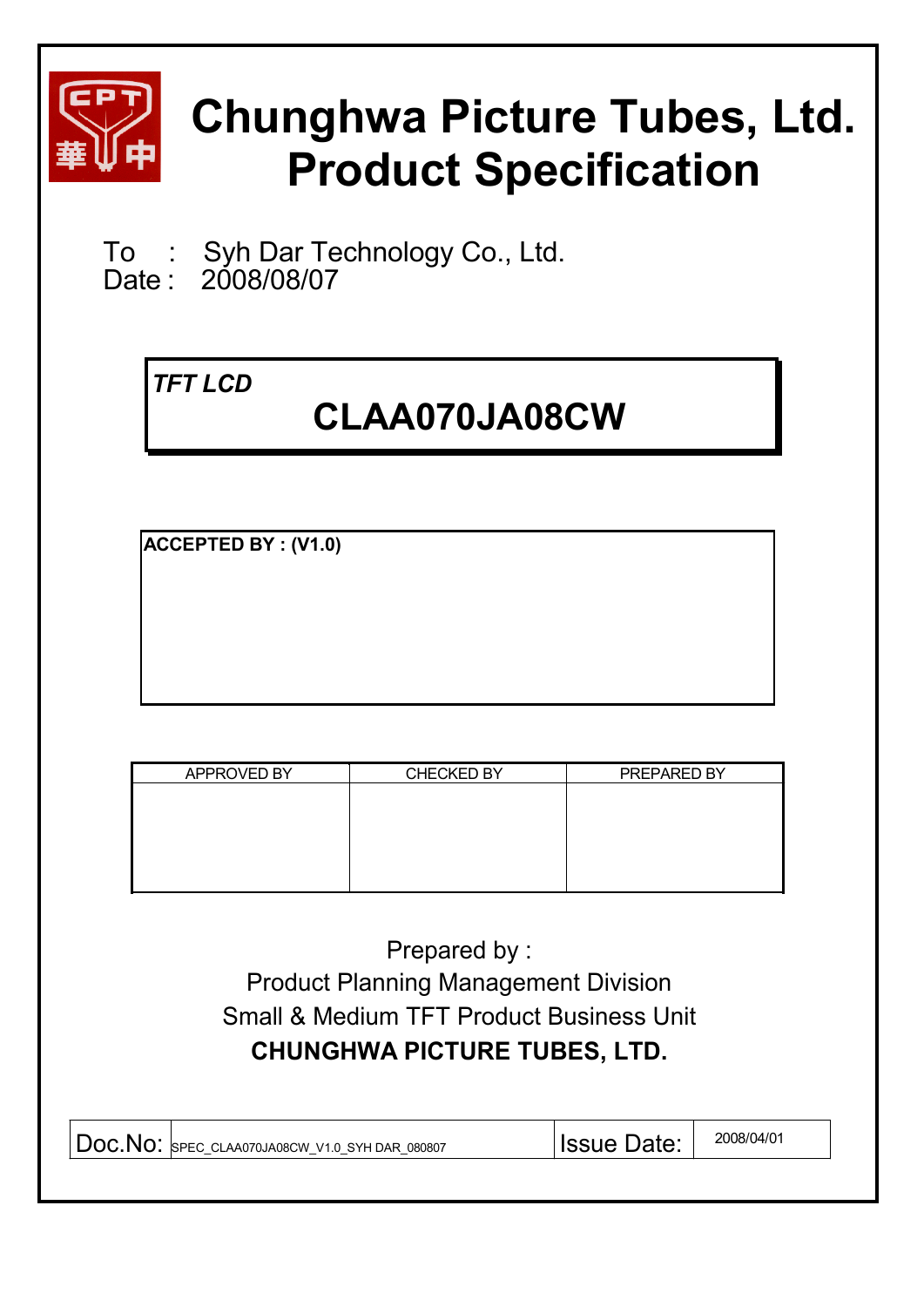## **REVISION STATUS**

| Revision<br><b>Notice</b> | Description                                | Page            | Rev. Date  |
|---------------------------|--------------------------------------------|-----------------|------------|
| 0.0                       | First revision (Tentative)                 |                 | 2006.12.11 |
| 0.1                       | <b>Revise VCOM-DC</b>                      | P <sub>6</sub>  | 2007.01.05 |
| 0.2                       | Revise mechanical dimension                | P <sub>12</sub> | 2007.01.17 |
| 0.3                       | Revise Backlight system                    | P <sub>8</sub>  | 2007.01.25 |
| 0.4                       | <b>Revise Power Consumption</b>            | P <sub>4</sub>  | 2007.01.30 |
| 0.4                       | Revise CN2 (backlight) (the number of Pin) | P11             | 2007.01.30 |
| 0.5                       | Revise CN2 (backlight) (the color of Pin)  | P <sub>11</sub> | 2007.02.14 |
| 0.5                       | Revise Backlight system                    | P <sub>8</sub>  | 2007.02.14 |
| 0.6                       | Revise module weight                       | P <sub>4</sub>  | 2007.06.26 |
| 0.7                       | <b>Revise Color Coordinate</b>             | P <sub>13</sub> | 2007.07.02 |
| 0.8                       | Revise CN2 (backlight) (the color of Pin)  | P11             | 2007.07.05 |
| 0.9                       | Revise 3.3 Backlight system                | P <sub>8</sub>  | 2007/9/20  |
| 1.0                       | Revise Power Supply Voltage (Vcc)          | P <sub>6</sub>  | 2008/4/01  |
|                           |                                            |                 |            |
|                           |                                            |                 |            |
|                           |                                            |                 |            |
|                           |                                            |                 |            |
|                           |                                            |                 |            |
|                           |                                            |                 |            |
|                           |                                            |                 |            |
|                           |                                            |                 |            |
|                           |                                            |                 |            |
|                           |                                            |                 |            |
|                           |                                            |                 |            |
|                           |                                            |                 |            |
|                           |                                            |                 |            |
|                           |                                            |                 |            |
|                           |                                            |                 |            |
|                           |                                            |                 |            |
|                           |                                            |                 |            |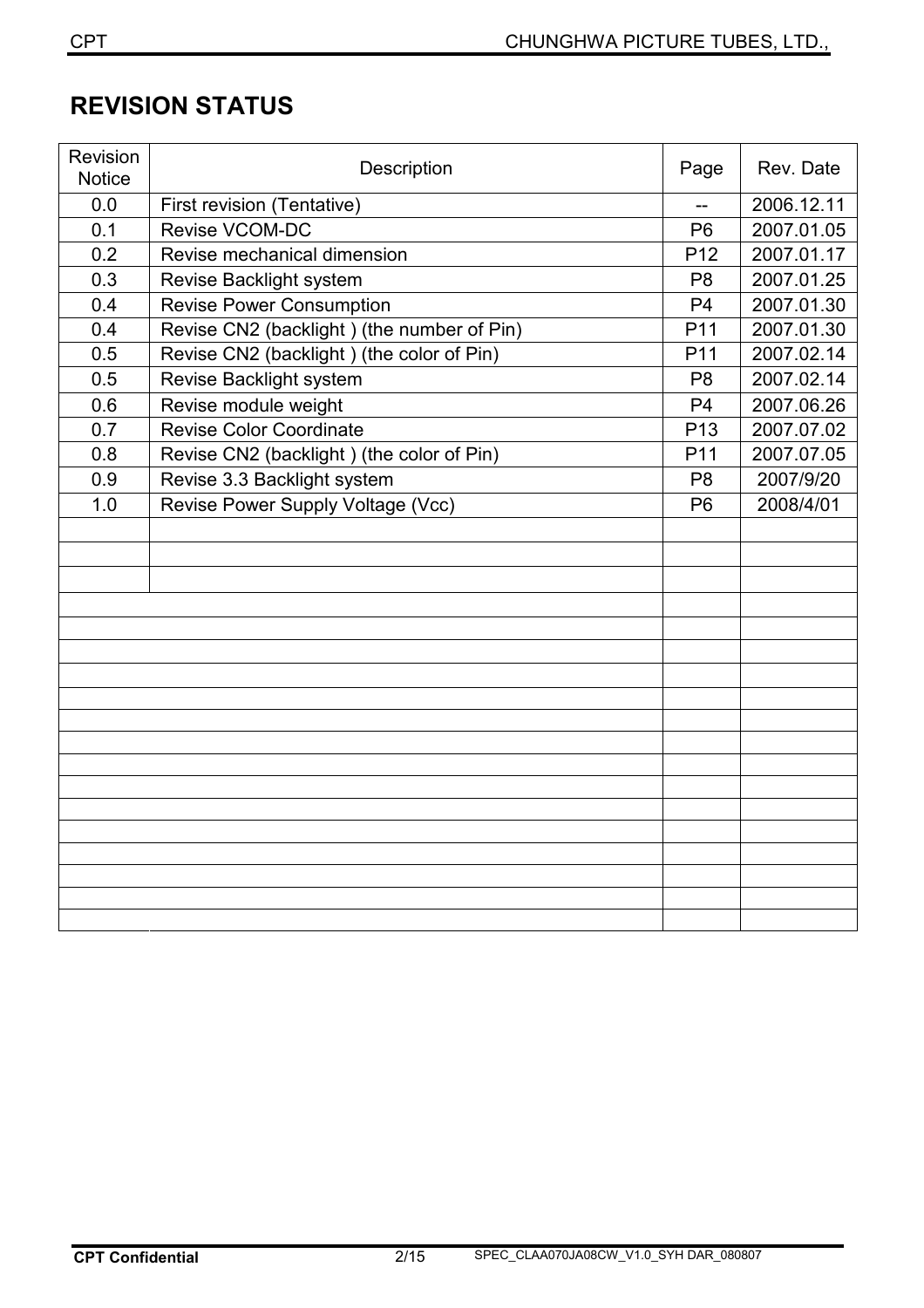## **Contents**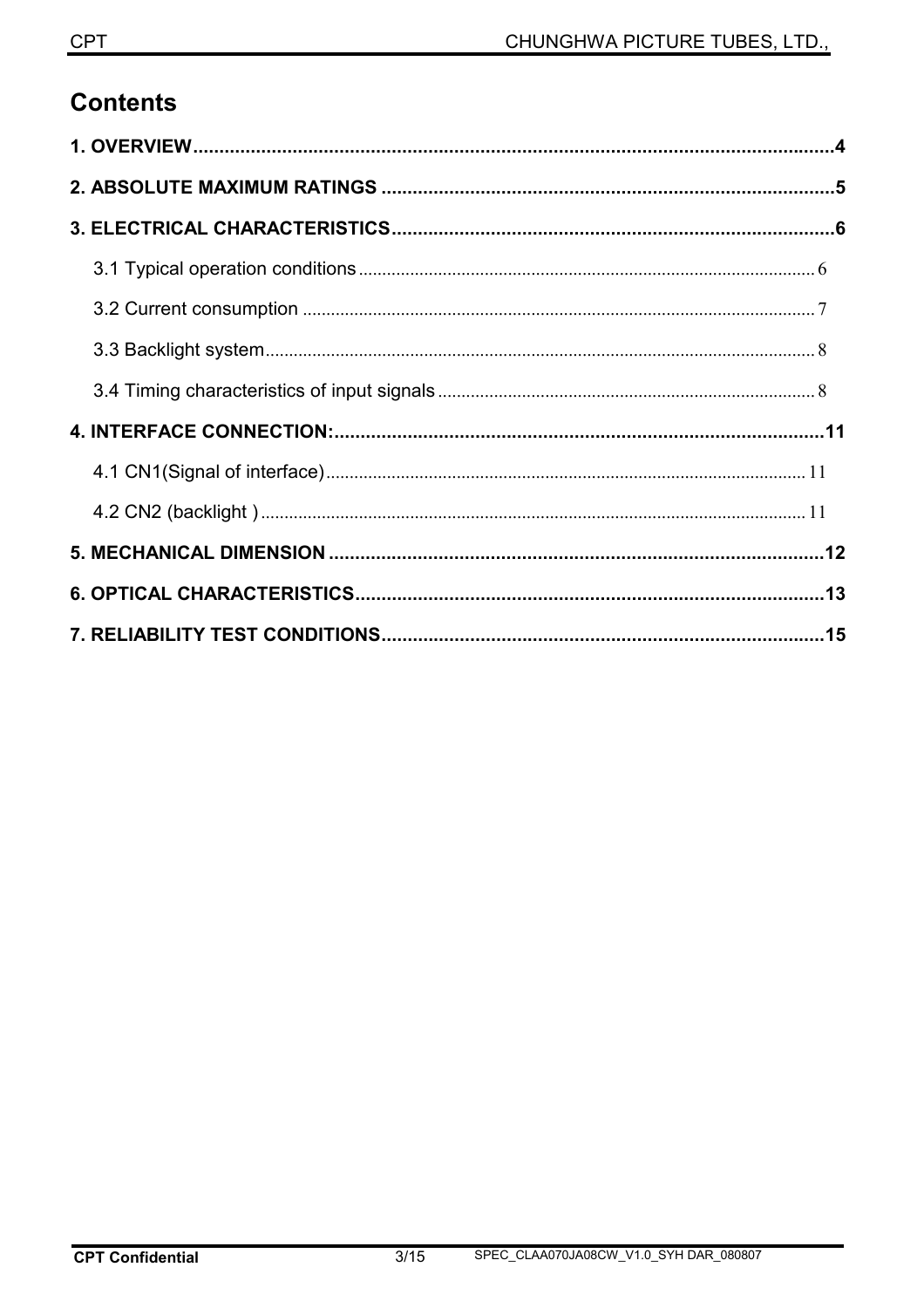### **1. OVERVIEW**

**CLAA070JA08CW** is 17.67cm( 7") color TFT-LCD (Thin Film Transistor Liquid Crystal Display) module composed of LCD panel, driver ICs and LED backlight.

The 17.67cm( 7") screen produces 480(\*3)X234 WQVGA resolution image. By applying R.G.B. input signal, full color images are displayed.The driver IC for LED backlight is not included in this module.

| ITEM                           | <b>ECIFICATION</b>                       |  |  |  |
|--------------------------------|------------------------------------------|--|--|--|
| Display Area (mm)              | 154.08 (H) $\times$ 86.58 (V)            |  |  |  |
| Number of Pixels               | $480(H) \times 3(RGB) \times 234(V)$     |  |  |  |
| Pixel Pitch (mm)               | $0.321(H) \times 0.37(V)$                |  |  |  |
| <b>Color Pixel Arrangement</b> | <b>RGB</b> vertical stripe               |  |  |  |
| Display Mode                   | Normally white, TN                       |  |  |  |
| Number of color                | Full color                               |  |  |  |
| <b>Viewing Direction</b>       | 6 o'clock                                |  |  |  |
| Brightness(cd/ $m^2$ )         | 300 (Typ.)                               |  |  |  |
| Power Consumption(W)           | 1.41 $(Typ.)$                            |  |  |  |
| Outline Dimension(mm)          | $164.9(W) \times 100.0(H) \times 5.7(D)$ |  |  |  |
| module weight $(g)$            | 145 (Typ.)                               |  |  |  |
| BL unit                        | $LED * 18 pcs$                           |  |  |  |
| Surface Treatment              | Anti-Glare                               |  |  |  |

General specifications are summarized in the following table: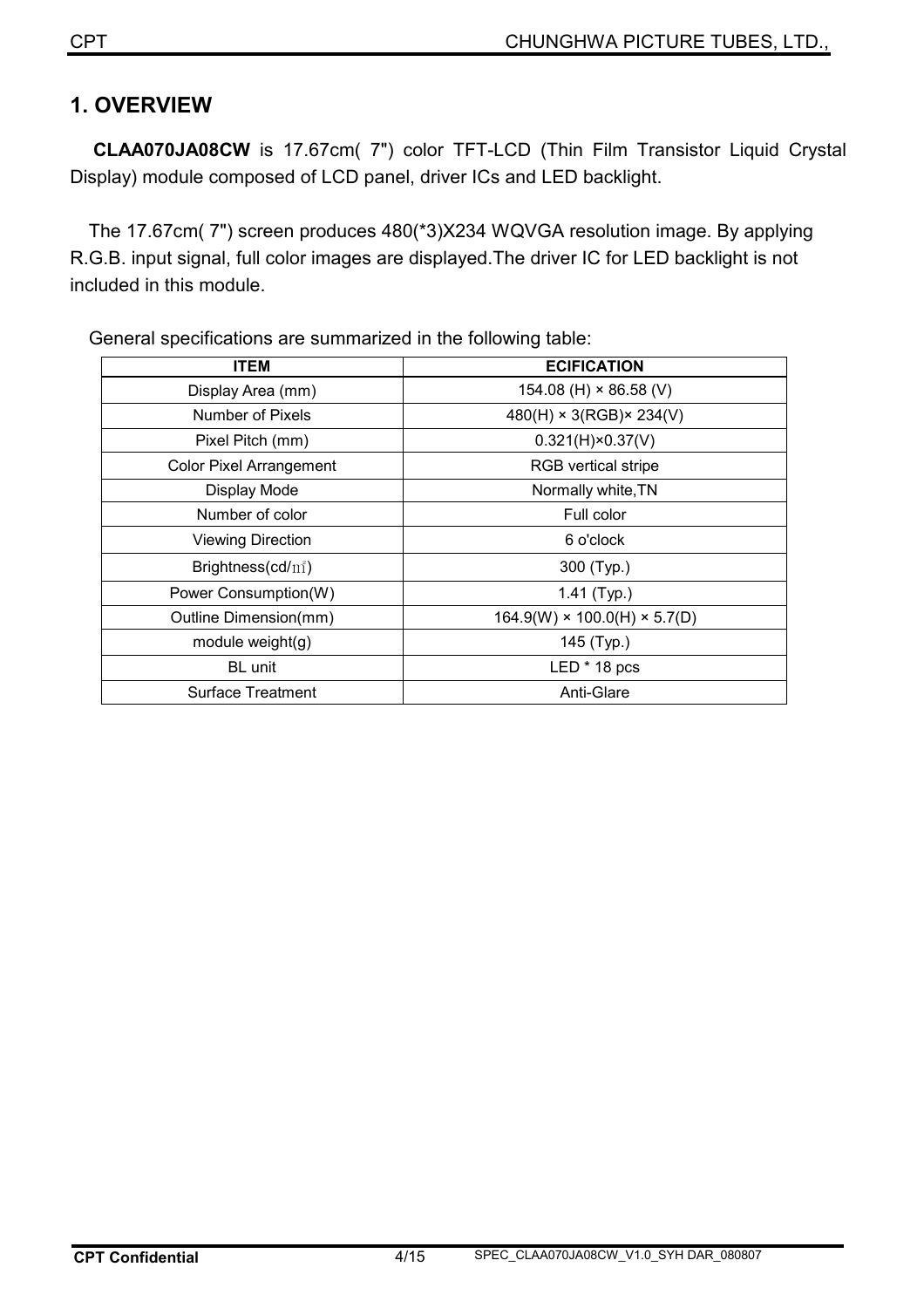## **2. ABSOLUTE MAXIMUM RATINGS**

| <b>ITEM</b>                     | <b>SYMBOL</b> | conditions | MIN.   | MAX.       | <b>UNIT</b> | <b>Note</b>       |
|---------------------------------|---------------|------------|--------|------------|-------------|-------------------|
|                                 | <b>VCC</b>    | $GND=0$    | $-0.3$ | 6          | v           |                   |
| Power Supply                    | <b>AVDD</b>   | $AVSS=0$   | $-0.3$ | 7          | V           |                   |
| Voltage for LCD                 | VGH           | $GND=0$    | $-0.3$ | 40         | V           |                   |
|                                 | <b>VGL</b>    |            | $-20$  | 0.3        | $\vee$      |                   |
| Signal input voltage            | Vi            |            | $-0.2$ | $AVDD+0.2$ | $\vee$      | Note <sub>2</sub> |
|                                 | VI            |            | $-0.3$ | $VCC+0.3$  | V           | Note <sub>3</sub> |
| Operating temperature           | Topa          |            | $-30$  | 85         | $^{\circ}C$ |                   |
| Storage temperature             | Tstg          |            | $-40$  | 95         | $^{\circ}C$ |                   |
| Forward Voltage (per LED)       | Vf            |            |        | 3.75       | $\vee$      |                   |
| Reverse Voltage (per LED)       | VR            |            |        | 5          | $\vee$      |                   |
| Pulse forward current (per LED) | Ifp           |            |        | 100        | mA          | Note4             |

Note1: If the module exceeds the absolute maximum ratings, it may be damaged permanently. Also, if the module operated with the absolute maximum ratings for a long time, its reliability may drop.

Note2: Analog input voltage VR, VG, VB

Note3: Logical signal STHL, STHR, OEH, L/R, CPH1~CPH3, STVR, STVL, OEV, CKV, U/D.

**Note4: Ifp Conditions : Duty 1/10@1KHz**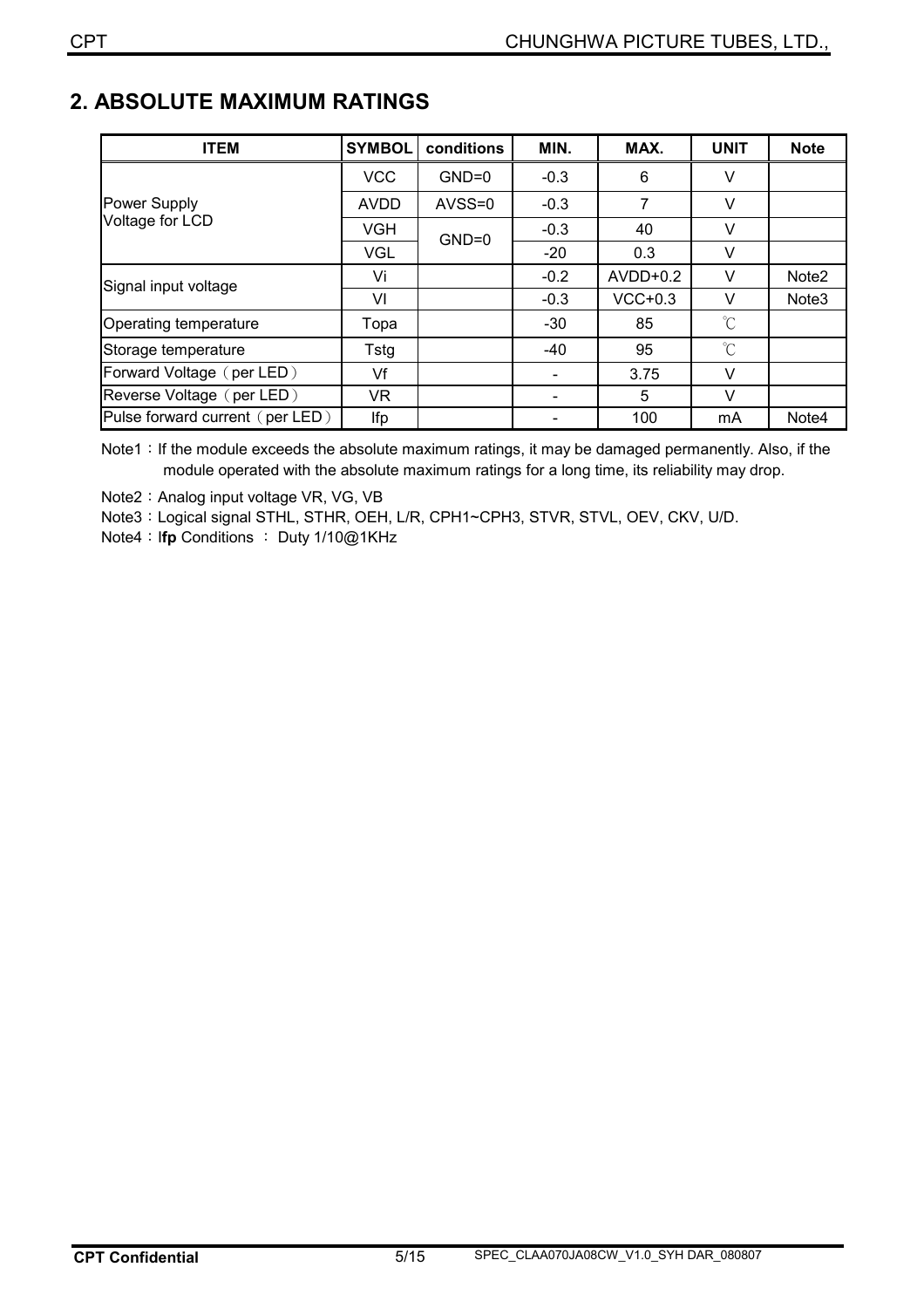## **3. ELECTRICAL CHARACTERISTICS**

|                                  |                  |             |                     |                          | GND = Avss = $0V$ (Ta=25°C) |                     |
|----------------------------------|------------------|-------------|---------------------|--------------------------|-----------------------------|---------------------|
| <b>ITEM</b>                      | <b>SYMBOL</b>    | MIN.        | TYP.                | MAX.                     | <b>UNIT</b>                 | <b>Note</b>         |
|                                  |                  | 3.0         | 3.3                 | 3.6                      | V                           | Note <sub>6</sub>   |
|                                  | $V_{\rm CC}$     | 4.5         | 5                   | 5.5                      | V                           |                     |
| Power Supply<br>Voltage          | AV <sub>DD</sub> | 4.5         | 5                   | 5.5                      | $\vee$                      |                     |
|                                  | $V_{GH}$         | 17          | 18                  | 19                       | V                           |                     |
|                                  | $V_{GL}$         | $-7$        | -6                  | $-5$                     | V                           |                     |
|                                  | $V_{iA}$         | 0.4         |                     | $AVDD-0.4$               | V                           | Note1               |
| Signal Amplitude<br>(VR, VG, VB) | $V_{iAC}$        |             | 4                   |                          | V                           | Note1               |
|                                  | $V_{\text{IDC}}$ |             | AV <sub>DD</sub> /2 | $\overline{\phantom{a}}$ | $\vee$                      | Note1               |
| <b>VCOM</b>                      | $V_{CAC}$        | 4           | 4.88                | 6                        | $V_{P-P}$                   | Note <sub>1,2</sub> |
|                                  | $V_{CDC}$        | 1.85        | 1.95                | 2.05                     | V                           | Note <sub>1,3</sub> |
| Input Signal                     | $V_{\text{IH}}$  | $0.7V_{CC}$ |                     | <b>VCC</b>               | V                           |                     |
| Voltage                          | $V_{IL}$         | $\mathbf 0$ |                     | $0.3V_{CC}$              | $\vee$                      | Note4               |
|                                  |                  |             |                     |                          |                             |                     |

3.1 Typical operation conditions

Note1: Please refer to Fig.1

Note2: Brightness level is adjusted by varying this amplitude  $V_{CAC}$ 

Note3 : Please adjust  $V_{CDC}$  to make the flicker level be minimum.

Note4: Logical signal STHL,STHR,OEH,L/R,CPH1~CPH3,STVR,STVL,OEV,CKV,U/D.

Note5: Power sequence refer to Fig.2

Note6 : Vcc please refer T-con setup on system.



Fig.1 VCOM-RGB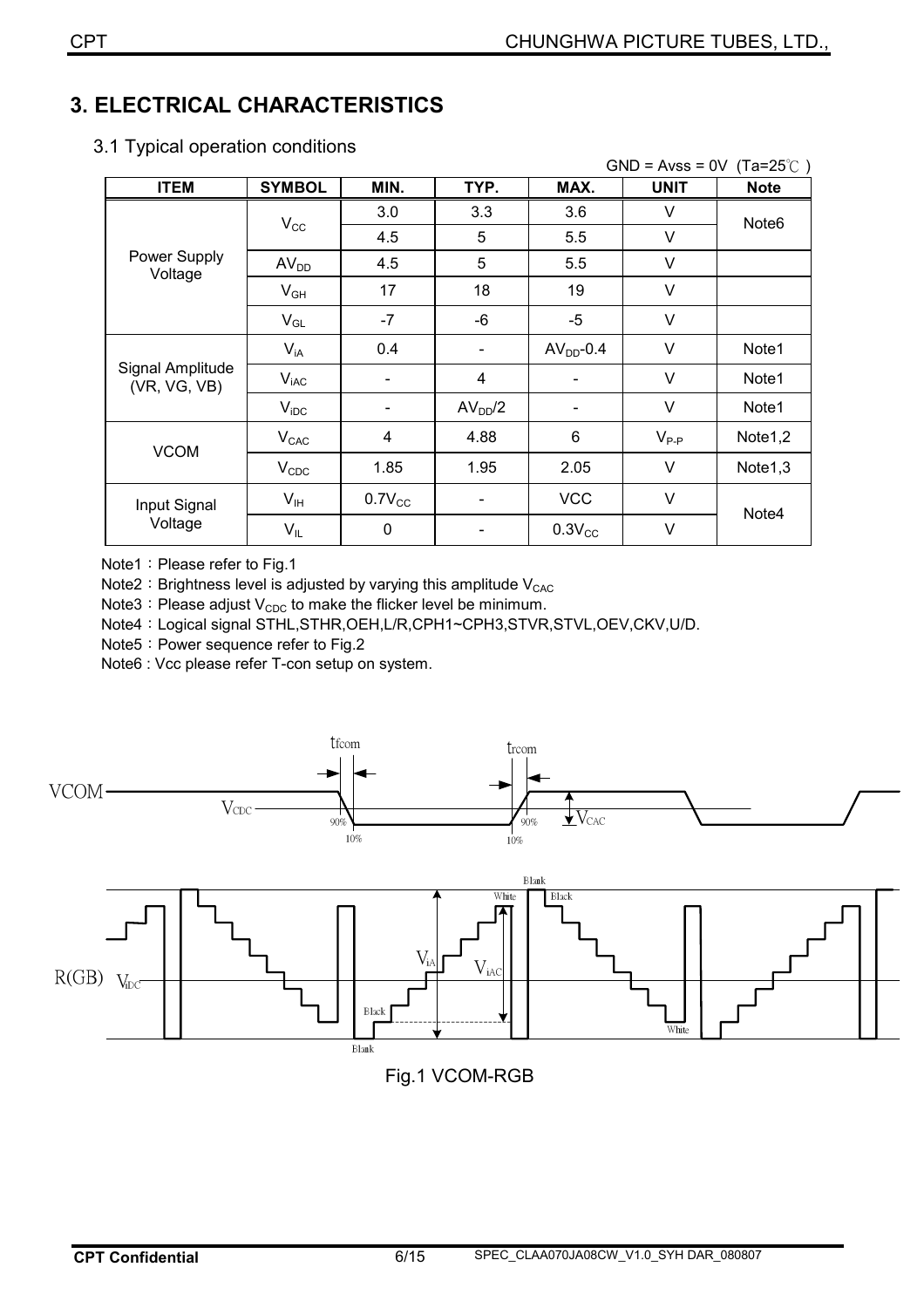

 $T1 \leq 15$ ms (From  $10\%$ <sup>\*</sup>VCC to  $90\%$ <sup>\*</sup>VCC</sub>, when VCC is Low to High) ;

 $T2 \leq 10$ ms (From 90%\*VCC to  $10\%$ \*VGH, when VCC is Low to High) ;

 $T3 \leq 10$ ms (From 90%\*VGH to Video Signal  $\cdot$  when VGH is Low to High)  $\cdot$ 

 $T4 \leq 10$ ms (From Video signal to 90%\*VGH, when VGH is High to Low) ;

 $T5 \leq 20$ ms (From  $90\%^*VCC$  to  $10\%^*VCC$ , when VCC is High to Low) ;

 $T6 \leq 10$ ms (From  $10\%$ <sup>\*</sup>VGH to  $90\%$ <sup>\*</sup>VCC</sub>, when VCC is Low to High) ;

#### Fig.2 Power Sequence

## 3.2 Current consumption (GND = Avss = 0V )

| ITEM                 | <b>SYMBOL</b>          | conditions     | MIN.                     | TYP. | MAX. | <b>UNIT</b> | <b>Note</b> |
|----------------------|------------------------|----------------|--------------------------|------|------|-------------|-------------|
| <b>Drive Current</b> | <b>I</b> GH            | $V_{GH} = 18V$ | $\overline{\phantom{a}}$ | 60   | 65   | μA          | Note1       |
|                      | <b>I</b> GL            | $V_{GL} = -6V$ | $\overline{\phantom{a}}$ | 62   | 67   | μA          | Note1       |
|                      | $_{\rm{ICC}}$          | $V_{CC}$ = 5V  | $\overline{\phantom{a}}$ | 11   | 22   | μA          | Note1       |
|                      | <b>I</b> <sub>DD</sub> | $AV_{DD} = 5V$ | $\overline{\phantom{a}}$ | 8.3  | 21.6 | mA          | Note1       |

Note1: Typ. specification: Gray-level test Pattern Max. specification: Black test Pattern





ʳʳʳʳʳʳʳʳʳʳʳʳʳʳʳʳʳʳʳʳʳʳʳ(a)Gray-level Pattern (b)Black Pattern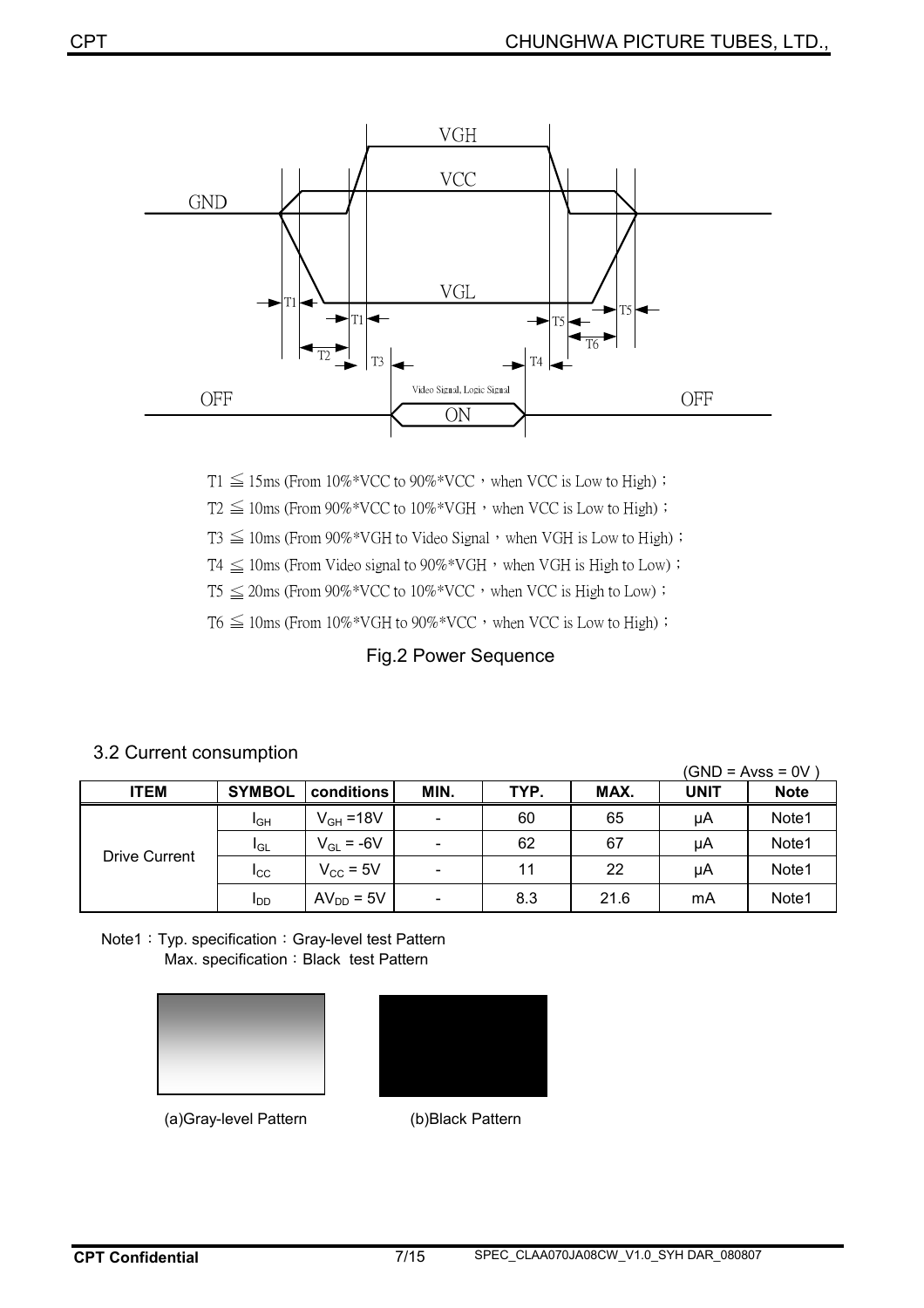#### 3.3 Backlight system

|                    |               |        |                                       |       |             | (Ta=25℃ i   |
|--------------------|---------------|--------|---------------------------------------|-------|-------------|-------------|
| <b>ITEM</b>        | <b>SYMBOL</b> | MIN.   | TYP.                                  | MAX.  | <b>UNIT</b> | <b>Note</b> |
| <b>LED</b> current | ᄔ             | $- -$  | 60                                    | 65.7  | mA          | Note 1      |
| LED voltage        | VL            | $- -$  | 22                                    | 23.1  |             |             |
| Power consumption  | WL            | $- -$  | 1.32                                  | $- -$ | W           | Note 2      |
| <b>MTBF</b>        | $- -$         | 20,000 | $\hspace{0.05cm}$ – $\hspace{0.05cm}$ | $- -$ | Hr          | Note 3      |

Note1: T=25°C, I<sub>L</sub>=20mA (per LED) ∘

Note2: LED B/L circuit (as below figure) › If1=If2=If3=20mA › A: Anode › K: Cathode · Note3: IL=60mA



#### 3.4 Timing characteristics of input signals

| characteristics                          | <b>SYMBOL</b>                                 | MIN.                     | TYP.  | MAX.                               | <b>UNIT</b>   | <b>Note</b>    |
|------------------------------------------|-----------------------------------------------|--------------------------|-------|------------------------------------|---------------|----------------|
| 1 Field scanning period                  | ${\sf T}_{\sf IV}$                            |                          | 262.5 | $\blacksquare$                     | H             |                |
| 1 Line scanning period                   | $\mathsf{T}_{\mathsf{IH}}$                    | $\overline{\phantom{a}}$ | 63.5  | $\blacksquare$                     | <b>US</b>     |                |
| Source driver operating frequency        | $F_{OP}$                                      |                          | 9.6   | $\blacksquare$                     | <b>MHz</b>    |                |
| CLK pulse width                          | $T_{CW_2}$                                    | 50                       | 103.8 | 2000                               | ns            |                |
| CLK pulse period duty                    | $T_{\mathsf{CWH}}$                            | 40                       |       | 60                                 | $\frac{0}{0}$ |                |
| CLK pulse delay                          | <b>TC12</b><br><b>TC23</b><br><b>TC31</b>     | 12                       | 69    | $1/2$ <sup>*</sup> $T_{\text{CW}}$ | ns            | CPH1~CPH3      |
| STH start pulse width                    | $T_{\scriptstyle\text{STH}}$                  | 32                       | 114.2 | $\blacksquare$                     | ns            | STHR, STHL     |
| STH start pulse setup time               | $T_{\texttt{SUL}}$                            | 16                       | 76.8  | $\overline{\phantom{a}}$           | ns            | STHR, STHL     |
| STH start pulse hold time                | $\mathsf{T}_{\mathsf{H}\mathsf{D}\mathsf{H}}$ | 16                       | 37.6  | $\overline{\phantom{a}}$           | ns            | STHR, STHL     |
| OEH output enable pulse width            | $T_{OEH}$                                     | $1T_{\text{CW}}$         | 2.7   | $\blacksquare$                     | μs            | <b>OEH</b>     |
| Sample and hold disable time<br>OEH& STH | $TOEH-STH$                                    | 1                        | 8.9   | $\overline{\phantom{a}}$           | μs            | OEH-STH        |
| CLKV pulse width                         | <b>T<sub>CKVW</sub></b>                       | 1                        | 63.5  | $\overline{\phantom{a}}$           | μs            | <b>CKV</b>     |
| CLKV pulse high period                   | ${\mathsf T}_{\mathsf{CKVH}}$                 | 0.5                      | 2.64  | $\blacksquare$                     | μs            | <b>CKV</b>     |
| CLKV pulse low period                    | <b>T</b> <sub>CKVL</sub>                      | 0.5                      | 60.9  | $\blacksquare$                     | μs            | <b>CKV</b>     |
| STV start pulse width                    | ${\sf T}_{\sf STV}$                           | 0.5                      | 63.5  | $\overline{\phantom{a}}$           | μs            | STVR, STVL     |
| STV start pulse setup time               | ${\sf T}_{\sf SUV}$                           | 0.2                      | 60.8  | $\blacksquare$                     | μs            | STVR, STVL     |
| STV start pulse hold time                | $\mathsf{T}_{\mathsf{HDV}}$                   | 0.3                      | 2.72  | $\overline{\phantom{a}}$           | μs            | STVR, STVL     |
| OEV pulse width                          | $t_{\rm OEV}$                                 | 1                        | 5.3   | $\blacksquare$                     | $\mu s$       | <b>OEV</b>     |
| Clean enable time                        | $t_{\tiny\textrm{DIS2}}$                      |                          | 2.54  | $\overline{\phantom{a}}$           | μs            | <b>OEV-CKV</b> |

Note1: 1. High level of source driver and gate driver logic signal are 70% 2. Low level of source driver and gate driver logic signal are 30%

Note2: Please refer to Fig.3 and Fig.4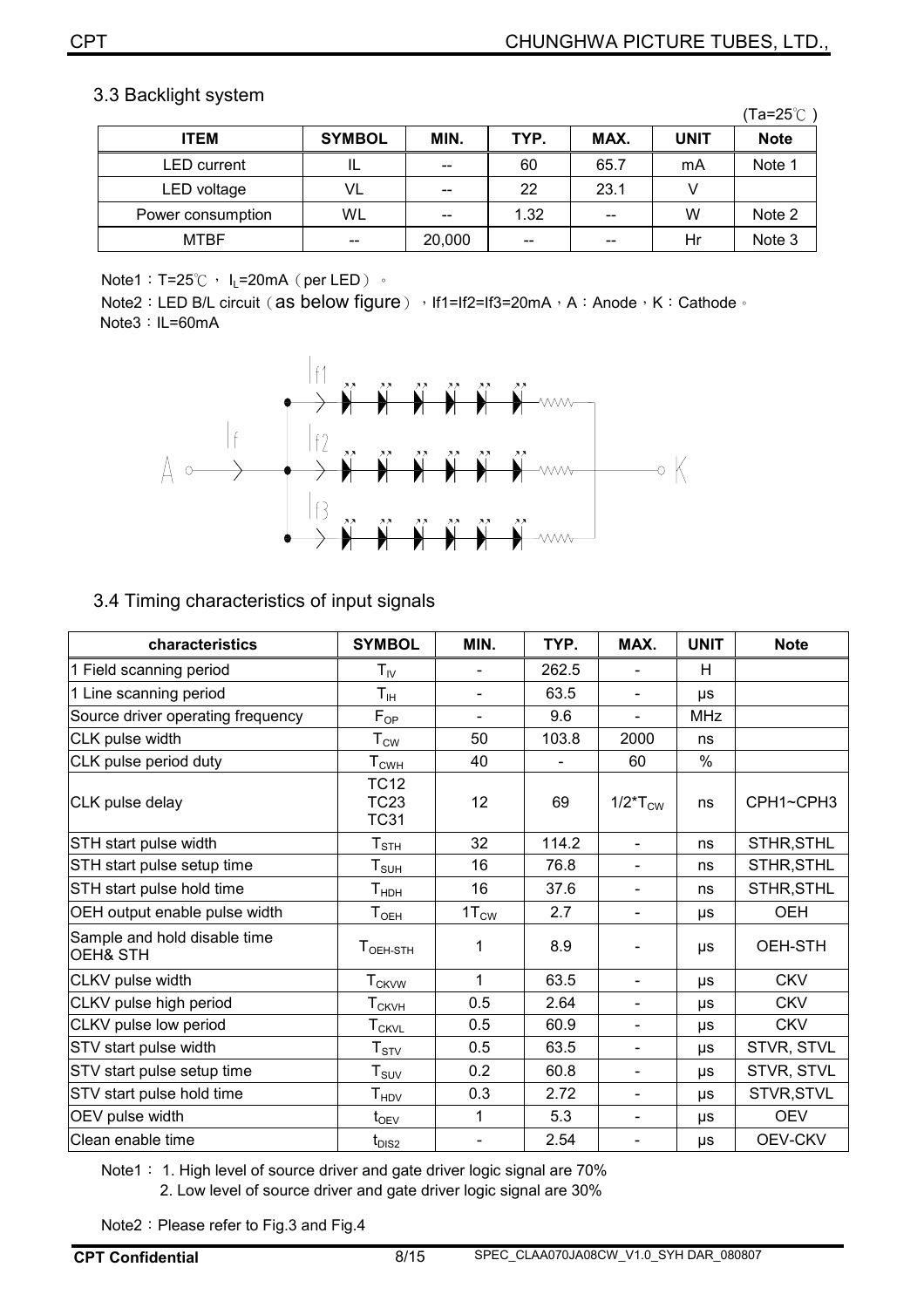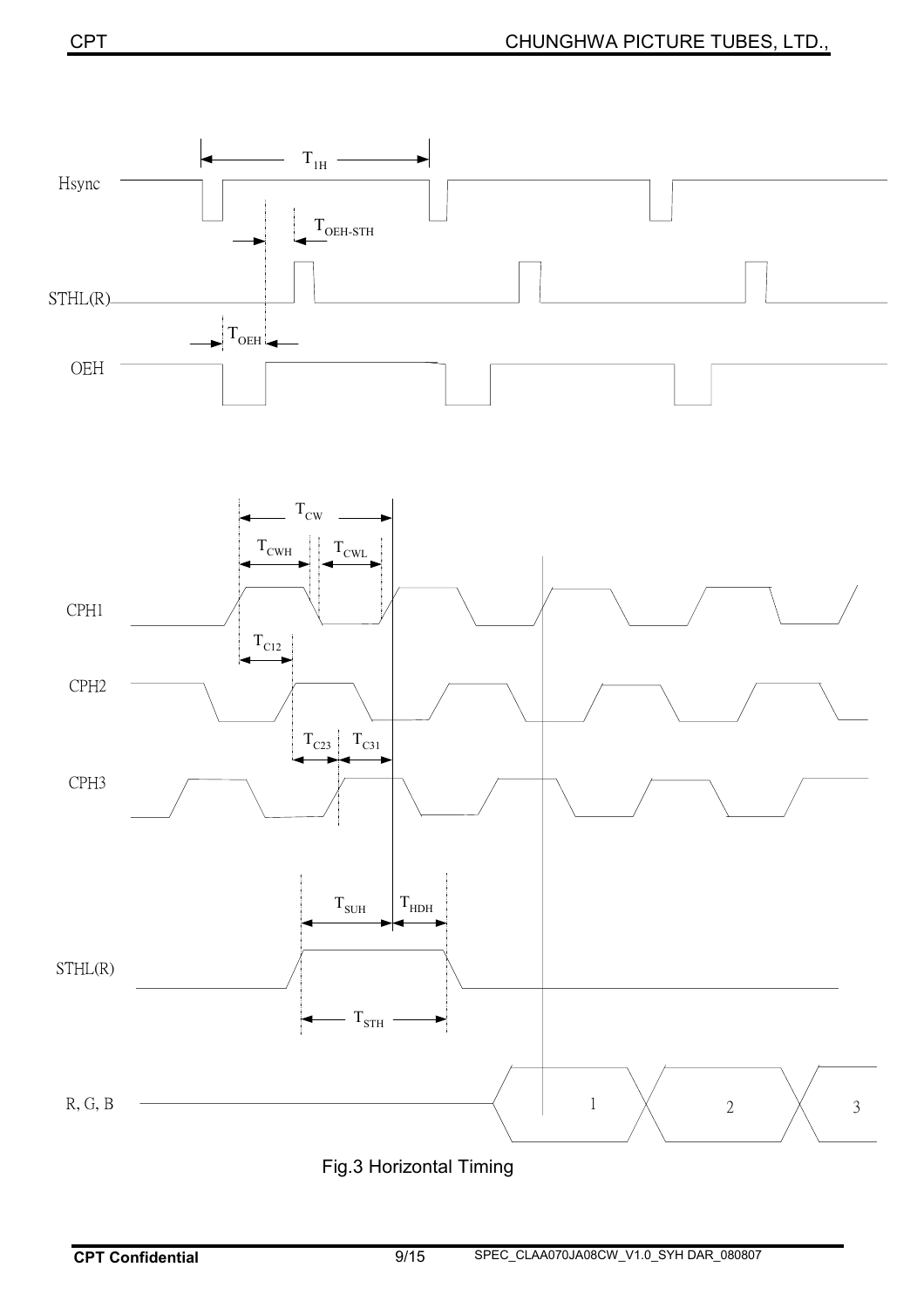

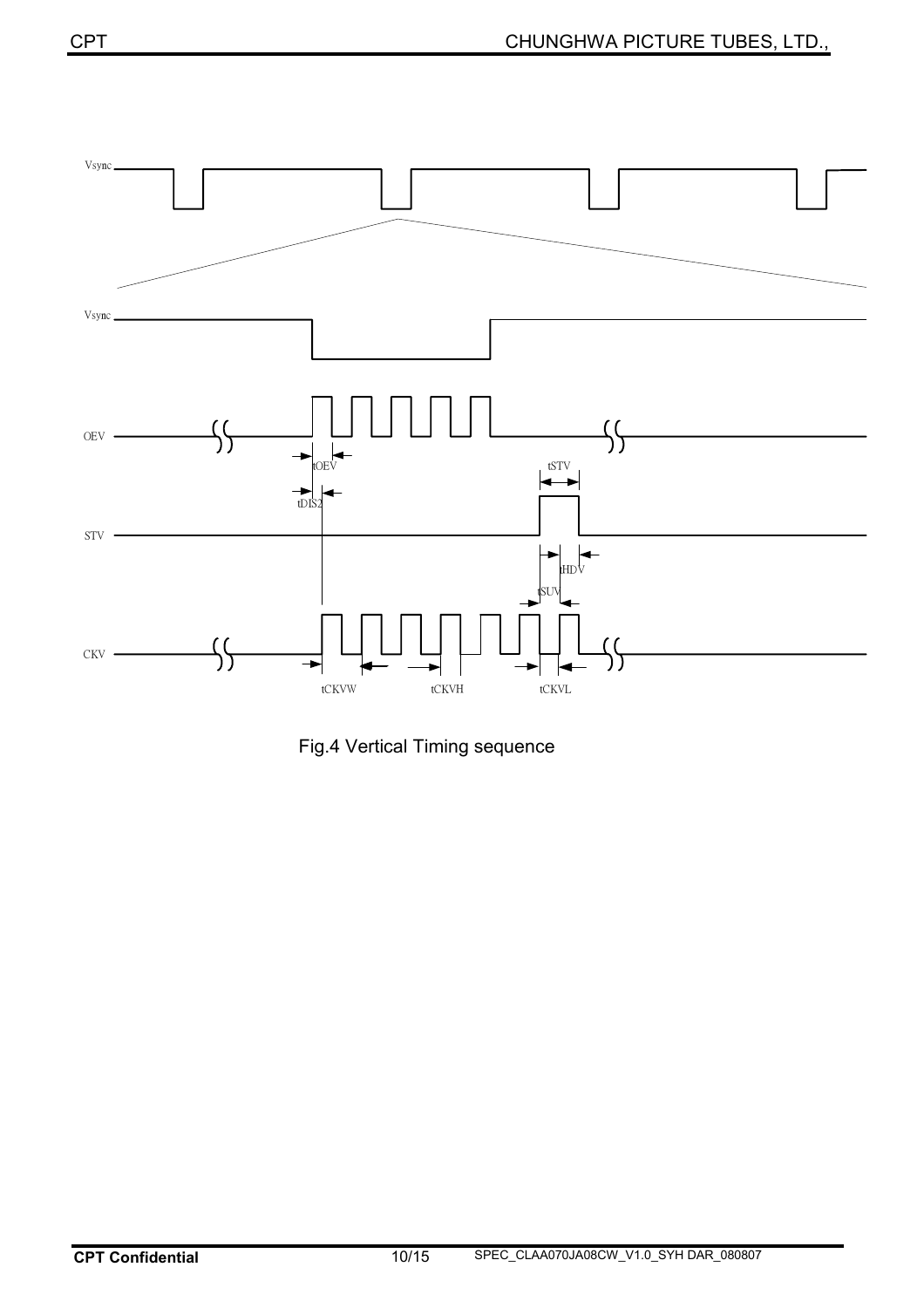## **4.**ʳ**INTERFACE CONNECTION:**

#### 4.1 CN1(Signal of interface)

| Pin No.        | <b>SYMBOL</b>          | I/O | <b>FUNCTION</b>                                         | <b>NOTE</b> |
|----------------|------------------------|-----|---------------------------------------------------------|-------------|
| 1              | <b>GND</b>             |     | Ground for logic circuit                                |             |
| $\overline{2}$ | Vcc                    |     | Supply voltage of logic control circuit for scan driver |             |
| 3              | VGL                    |     | Negative power for scan driver                          |             |
| 4              | V <sub>GH</sub>        |     | Positive power for scan driver                          |             |
| 5              | <b>STVR</b>            | I/O | Vertical start pulse                                    | Note 1      |
| 6              | <b>STVL</b>            | I/O | Vertical start pulse                                    | Note 1      |
| 7              | <b>CKV</b>             |     | Shift clock input for scan driver                       |             |
| 8              | U/D                    |     | UP/DOWN scan control input                              | Note 1      |
| 9              | <b>OEV</b>             |     | Output enable input for driver                          |             |
| 10             | <b>VCOM</b>            |     | Common electrode driving signal                         |             |
| 11             | <b>VCOM</b>            |     | Common electrode driving signal                         |             |
| 12             | L/R                    |     | LEFT/RIGHT scan control input                           | Note 1      |
| 13             | <b>MOD</b>             |     | Sequential sampling and simultaneous sampling setting   | Note 2      |
| 14             | <b>OEH</b>             |     | Output enable input for data driver                     |             |
| 15             | <b>STHL</b>            | 1/O | Start pulse for horizontal scan line                    | Note 1      |
| 16             | <b>STHR</b>            | I/O | Start pulse for horizontal scan line                    | Note 1      |
| 17             | CPH <sub>3</sub>       |     | Sampling and shifting clock pulse3 for data drive       |             |
| 18             | CPH <sub>2</sub>       |     | Sampling and shifting clock pulse2for data drive        |             |
| 19             | CPH <sub>1</sub>       |     | Sampling and shifting clock pulse1 for data drive       |             |
| 20             | Vcc                    |     | Supply voltage of logic control circuit for data driver |             |
| 21             | <b>GND</b>             |     | Ground for logic circuit                                |             |
| 22             | <b>VR</b>              |     | Alternated video signal input(Red)                      |             |
| 23             | VG                     |     | Alternated video signal input(Green)                    |             |
| 24             | <b>VB</b>              |     | Alternated video signal input(Blue)                     |             |
| 25             | <b>AV<sub>DD</sub></b> |     | Supply voltage for analog circuit                       |             |
| 26             | <b>AVss</b>            |     | Ground for analog circuit                               |             |

#### Note1:

|     | Setting of scan control input |             |             | IN/OUT state for start pulse | Scanning direction |                                         |  |  |
|-----|-------------------------------|-------------|-------------|------------------------------|--------------------|-----------------------------------------|--|--|
| U/D | L/R                           | <b>STVR</b> | <b>STVL</b> | <b>STHR</b>                  | <b>STHL</b>        |                                         |  |  |
| GND | Vcc                           | OUT         | ΙN          | <b>OUT</b>                   | IN                 | From up to down, and from left to right |  |  |
| Vcc | GND.                          | IN          | OUT         | IN                           | <b>OUT</b>         | From down to up, and from right to left |  |  |
| GND | GND.                          | OUT         | IN          | IN                           | <b>OUT</b>         | From up to down, and from right to left |  |  |
| Vcc | Vcc                           | ΙN          | OUT         | OUT                          | IN                 | From down to up, and from left to right |  |  |

Note2: MOD=H: Simultaneous sampling (Set CPH2 and CPH3 to LOW) MOD=L: Sequential sampling

#### 4.2 CN2 (backlight )

| Pin No. | <b>SYMBOL</b>            | <b>FUNCTION</b>           | Remark       |
|---------|--------------------------|---------------------------|--------------|
|         |                          | Power input-Side positive | <b>Black</b> |
|         | $\overline{\phantom{0}}$ | Power input-side negative | White        |

Note-1: Backlight side connector : BHSR-02VS-1 (JST)

Note-2: Inverter side connector : SM02B-BHSS-1 (JST)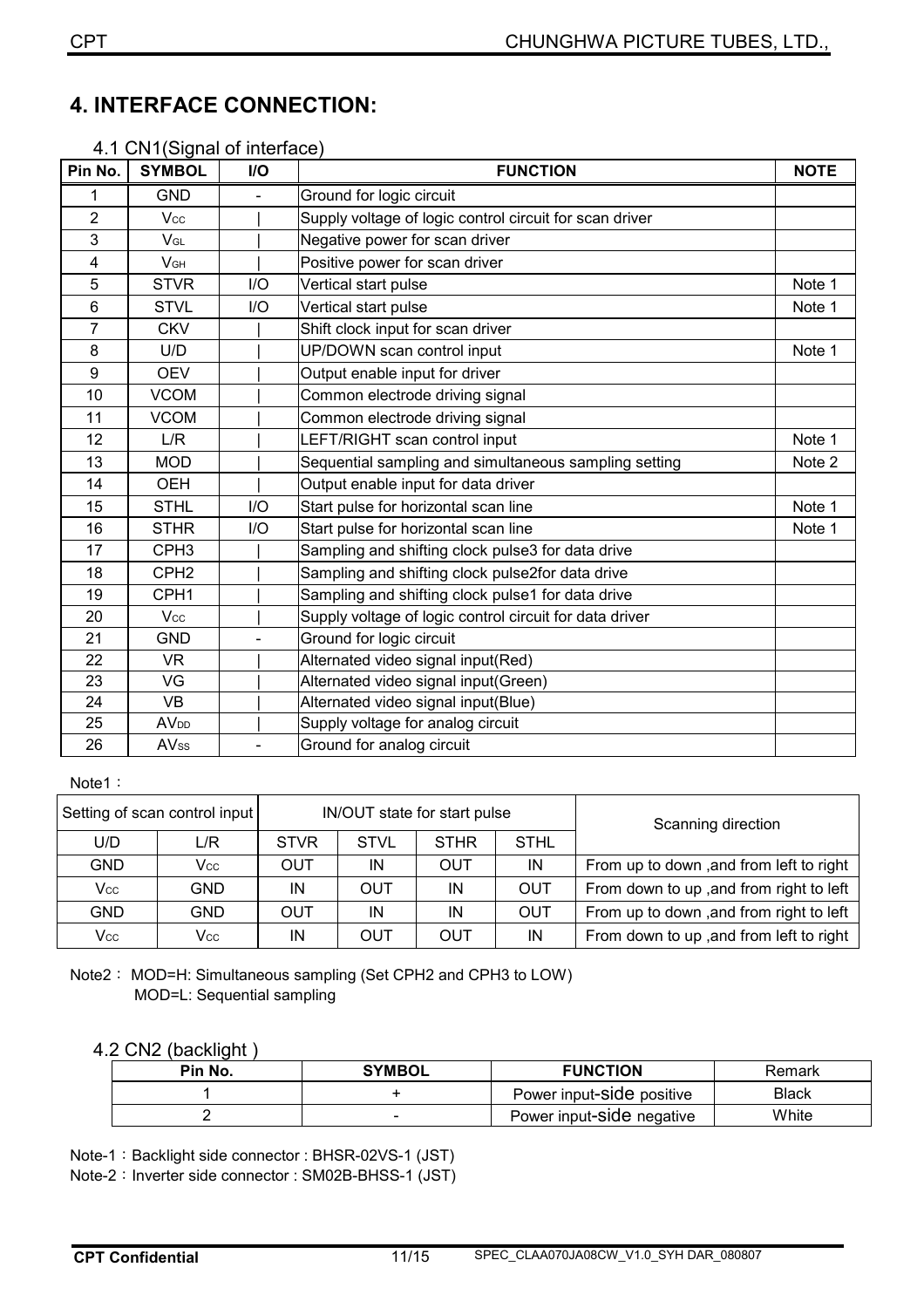## **5.**ʳ**MECHANICAL DIMENSION**

(1) Front Side



(2) Rear Side



[Note]: (Tolerance is ±0.5mm unless noted) [Unit: mm]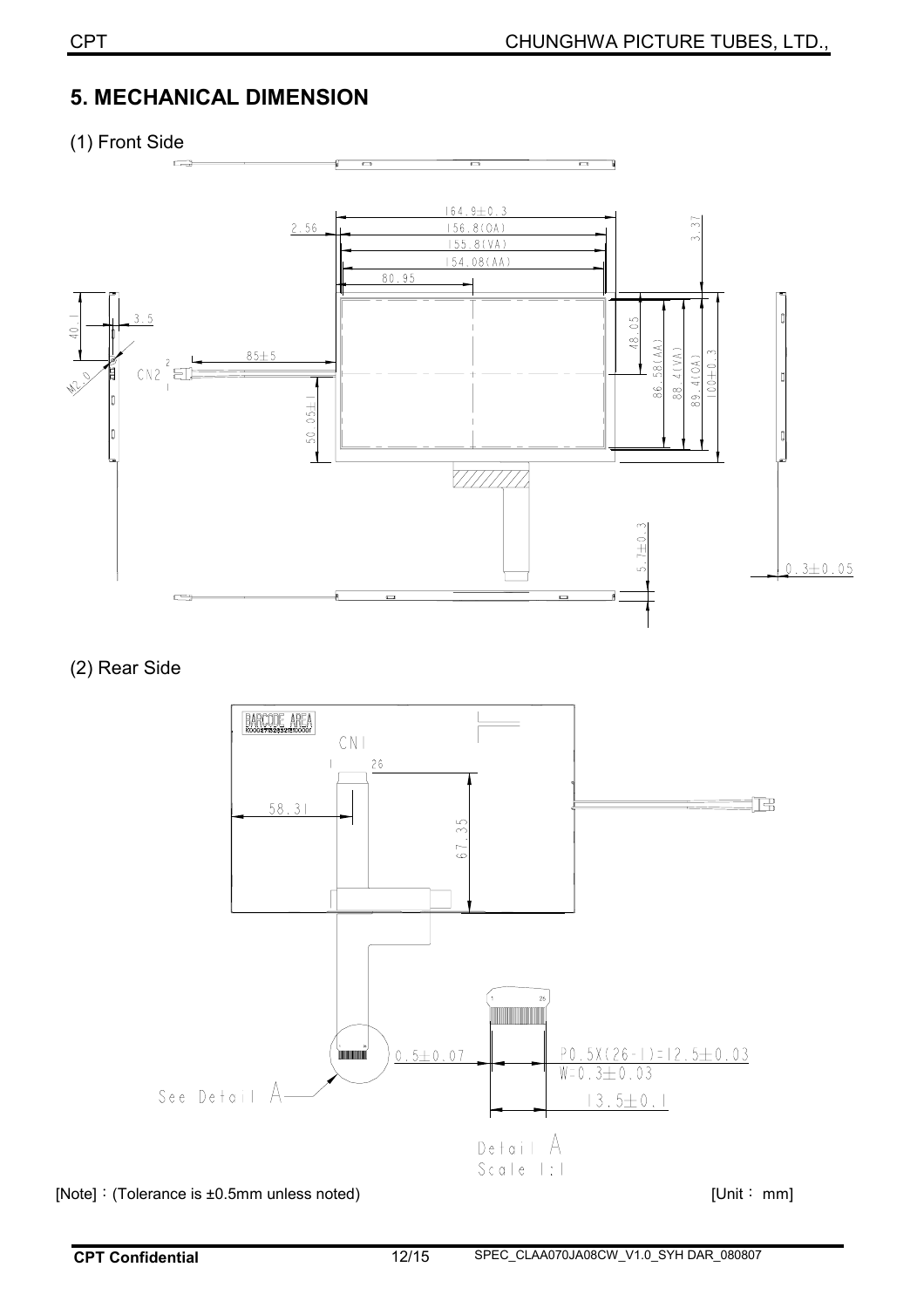|                                    |                       |               |                                             |       |       | Ta=25℃, VCC=3.3V |                 |
|------------------------------------|-----------------------|---------------|---------------------------------------------|-------|-------|------------------|-----------------|
|                                    | <b>ITEM</b>           | <b>SYMBOL</b> | <b>CONDITION</b>                            | MIN.  | TYP.  | MAX.             | <b>UNIT</b>     |
|                                    | <b>Contrast Ratio</b> | <b>CR</b>     | $*1)$                                       | (350) | 400   |                  |                 |
| Center-Luminance                   |                       | L             | *2) $I_f$ = 60mA<br>$(\text{per LED 20mA})$ | 240   | 300   |                  | $\text{cd/m}^2$ |
|                                    | Luminance departure   | ΔL            | $*3)$                                       | 70    | 80    |                  | %               |
| Response Time                      |                       | Tr            | $*_{4}$                                     | --    | 25    | 40               | ms              |
|                                    |                       | Τf            |                                             |       |       |                  |                 |
| Viewing<br>Angle                   | Horizontal            | $\phi^{*5}$   | $CR \ge 10$                                 | 110   | 120   |                  | $\circ$         |
|                                    | Vertical              | $\theta^{*5}$ |                                             | 90    | 100   | --               | $\circ$         |
| Color<br>Coordinate<br><b>Blue</b> | Red                   | X             | $\theta = \phi = 0^{\circ}$                 | 0.548 | 0.588 | 0.628            |                 |
|                                    |                       | у             |                                             | 0.287 | 0.327 | 0.367            |                 |
|                                    | Green                 | X             |                                             | 0.317 | 0.357 | 0.397            | --              |
|                                    |                       | у             |                                             | 0.512 | 0.552 | 0.592            |                 |
|                                    |                       | X             |                                             | 0.106 | 0.146 | 0.186            |                 |
|                                    |                       | у             |                                             | 0.081 | 0.121 | 0.161            |                 |
|                                    | White                 | X             |                                             | 0.260 | 0.300 | 0.340            |                 |
|                                    |                       | у             |                                             | 0.270 | 0.310 | 0.350            |                 |

## **6. OPTICAL CHARACTERISTICS**

[Note]: These items are measured by BM-5A (TOPCON) or CA-1000(MINOLTA) in the dark room. (no ambient light) : Ta=25±2  $\degree$ C  $\degree$  60±10%RH.

Measuring point: Fig.5 Measuring point : 1~9 points Measuring Viewing Angle: Fig.7: θ=ψ=0°



#### Fig.5 Measuring point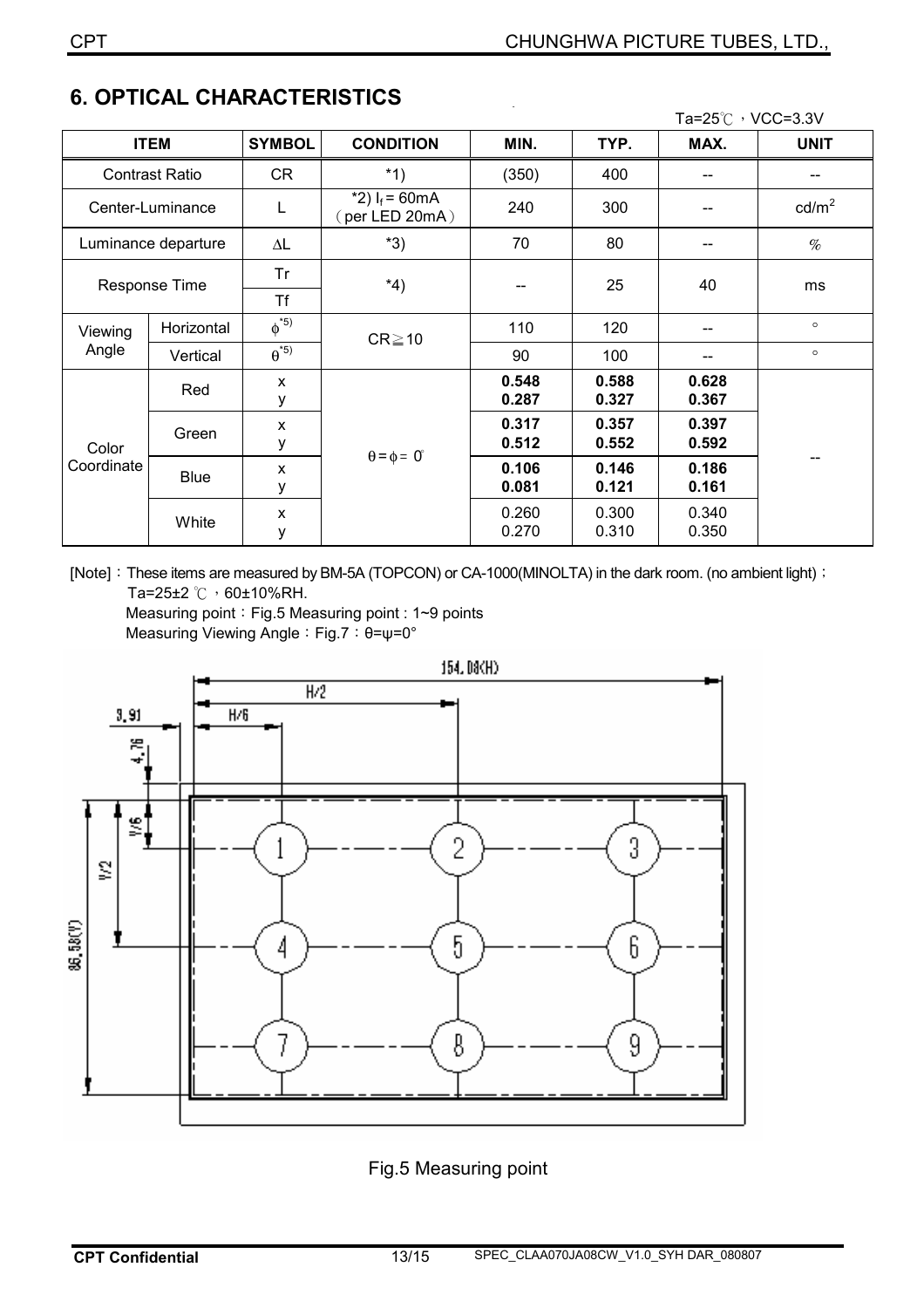\*1) Definition of contrast ratio:

Measure contrast ratio on the 9 points (refer to figure 5, # 1~# 9 point) and take the average value. Contrast ratio is calculated with the following formula : Contrast Ratio (CR) = (White) Luminance of  $ON \div$  (Black) Luminance of OFF

\*2) Definition of Center luminance:

Measure white luminance on the # 5 point as figure 5 .

\*3) Definition of Luminance Uniformity:

Measure maximum luminance L(MAX) and minimum luminance L(MIN) on the 9 points as figure 5. Luminance Uniformity is calculated with the following formula :

 $\triangle L = L(MIN) / L(MAX) \times 100\%$ 

\*4) Definition of Response Time:

as figure 6



Fig.6 Definition of Response Time

 $*5$ ) Definition of Viewing Angle( $\theta,\psi$ ): as figure 7